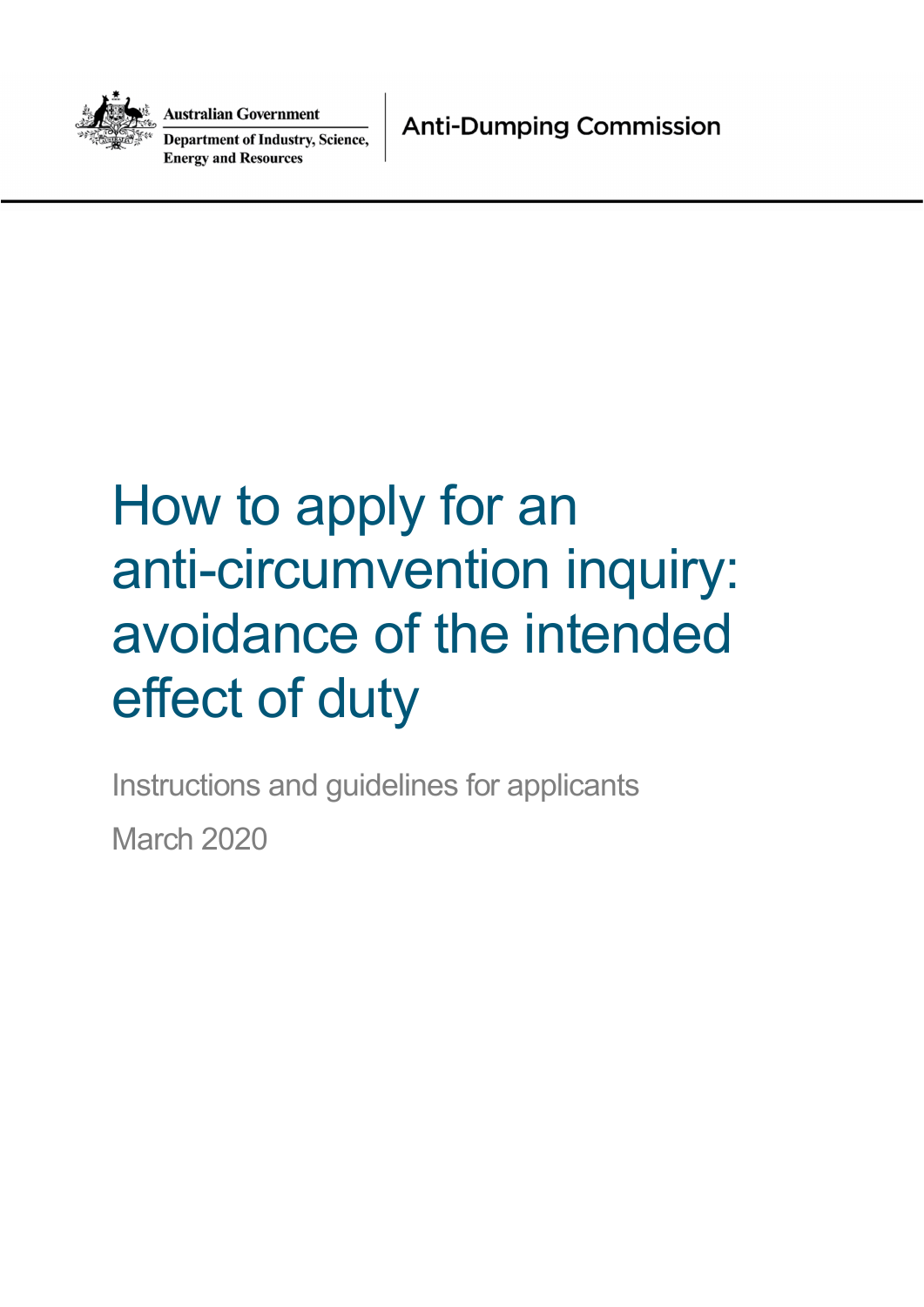# **Contents**

| What is a circumvention activity that avoids the intended effect of duty  4     |  |
|---------------------------------------------------------------------------------|--|
| What is not a circumvention activity that avoids the intended effect of duty  4 |  |
|                                                                                 |  |
|                                                                                 |  |
|                                                                                 |  |
|                                                                                 |  |
|                                                                                 |  |
|                                                                                 |  |
|                                                                                 |  |
|                                                                                 |  |
|                                                                                 |  |
|                                                                                 |  |
|                                                                                 |  |
|                                                                                 |  |
|                                                                                 |  |
|                                                                                 |  |
|                                                                                 |  |
|                                                                                 |  |
|                                                                                 |  |
|                                                                                 |  |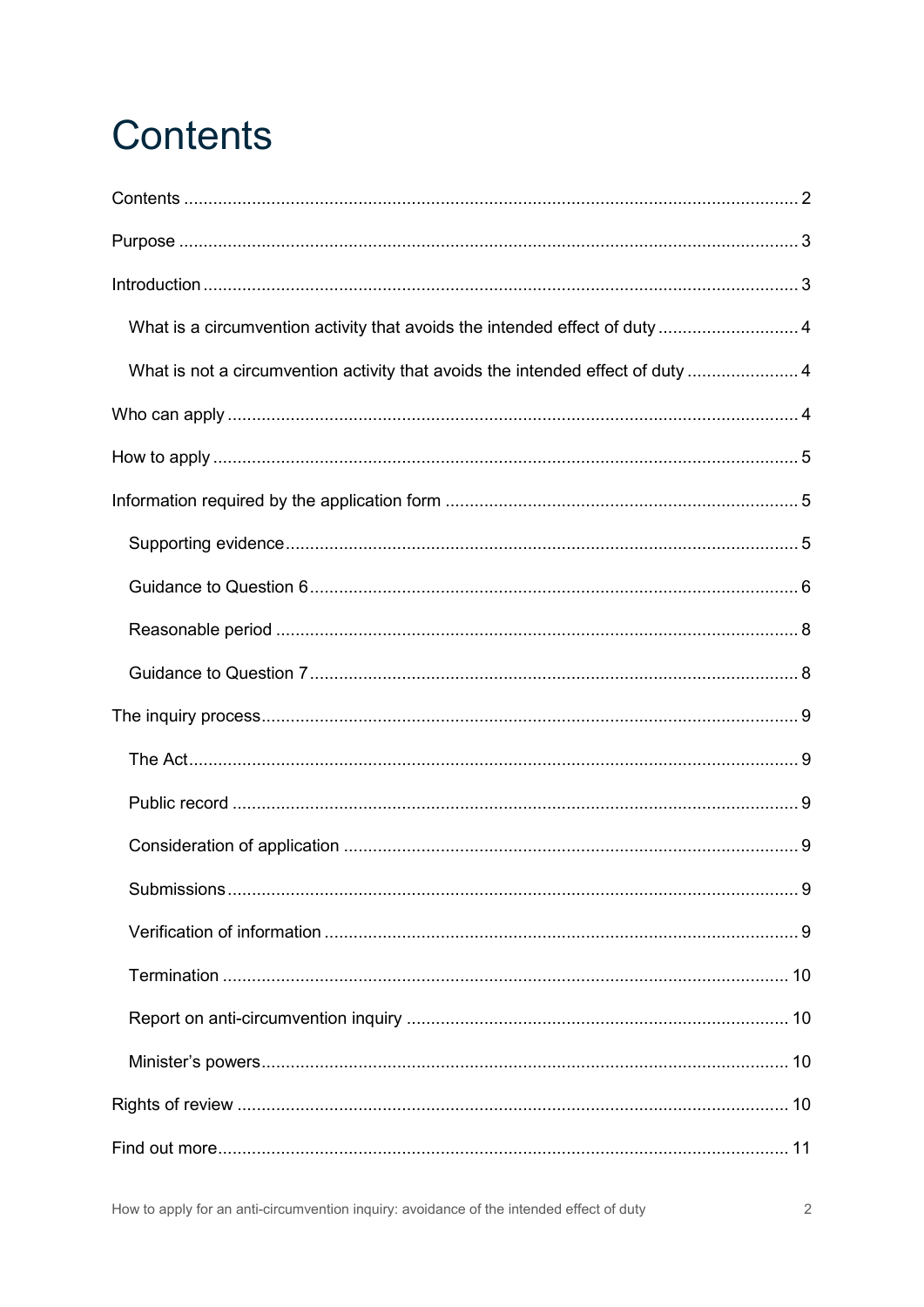### Purpose

This guide outlines the steps involved in applying to the Anti-Dumping Commission (the Commission) for an anti-circumvention inquiry into avoidance of the intended effect of duty.

Specifically, this guide sets out:

- who can apply
- how to apply
- information required by the application form;
- the inquiry process
- where to find more information.

Related policies and references include:

- How to apply for an anti-circumvention inquiry (excluding avoidance of the intended effect of duty)
- Dumping and Subsidy Manual

### Introduction

Circumvention is a trade strategy used by exporters and/or importers of products to avoid either:

- a) the full payment of dumping and/or countervailing duties; or
- b) the price effect of the dumping and/or countervailing duties in the Australian market.

Circumvention activities take various forms and exploit different aspects of the anti-dumping system, but the outcome of these activities is that either:

- a) the relevant goods do not attract the intended dumping and/or countervailing duty; or
- b) the relevant goods attract dumping and/or countervailing duty, which is paid, but the payment of the duty does not have the intended price effect in the market (and therefore does not have the effect of removing the material injury caused by dumped and/or subsidised prices).

This guide outlines the steps involved in applying to the Commission for an anti-circumvention inquiry into the avoidance of the intended effect of duty (point b above).

For guidance on applying to the Commission for an anti-circumvention inquiry into all other types of circumvention activity (points a above), please refer to *'How to apply for an anti-circumvention inquiry (excluding avoidance of the intended effect of duty)'*.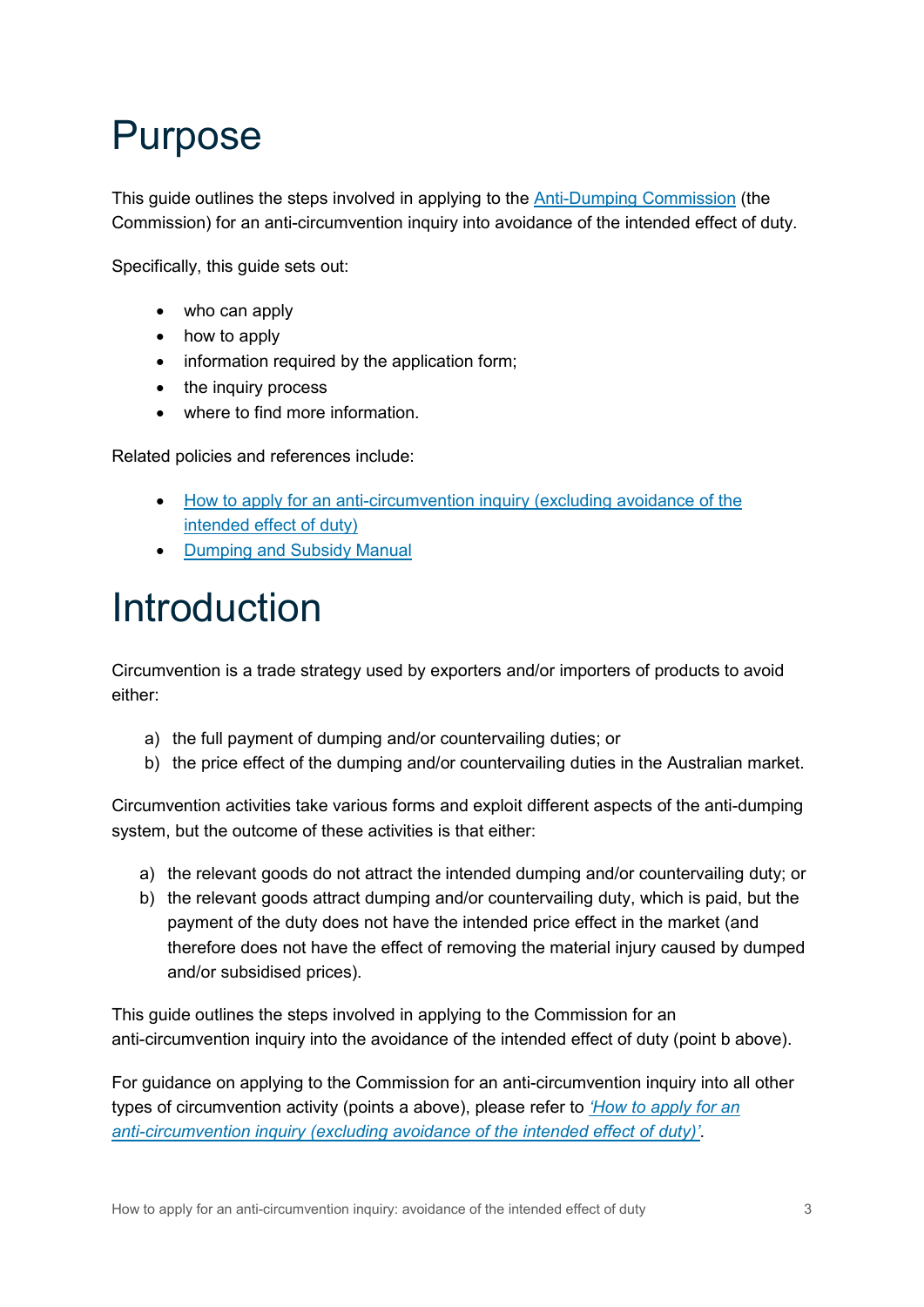A circumvention activity in the form of avoidance of the intended effect of duty may take place where goods which incur dumping or countervailing duties are exported to Australia, and the importer, whether directly or through an associate, sells those goods in Australia without increasing the price commensurate with the total amount of duty payable on the goods.

### What is a circumvention activity that avoids the intended effect of duty

Section 269ZDBB(5A) of the *Customs Act 1901* (the Act) sets out when a circumvention activity avoiding the intended effect of duty occurs (in relation to a notice published following an investigation, under sections 269TG(2) or 269TJ(2) of the Act).

Further detail is in the 'information required by the application form' section of these guidelines.

### What is not a circumvention activity that avoids the intended effect of duty

It is not a circumvention activity if external factors (such as currency fluctuation or reduction in other selling and general expenses) have caused the circumstance where the selling price of the goods by the importer has not increased in accordance with the imposition of duties.

Further, recognising that profit reduction can be a legitimate business practice, it may not be a circumvention activity if an importer, who is truly independent of the exporter from whom it purchases its goods, is absorbing the payment of the dumping and/or countervailing duty through a partial reduction in profit.

An applicant may not be aware of the circumstances that result in the commercial effect of the imposition of duties not being reflected in the Australian market for the goods the subject of measures. As such, an applicant may need only provide evidence to support a prima facie case that the selling prices of goods subject to measures have failed to increase in line with the anticipated effect of duties payable.

### Who can apply

A person representing, or representing a portion of, the Australian industry producing like goods can make an application for an anti-circumvention inquiry.

If the Commissioner has previously published a notice indicating that such an inquiry would be undertaken following an application, the same applicant cannot lodge another application for an avoidance of the intended effect of duty inquiry until 12 months after the publication of the Commissioner's notice.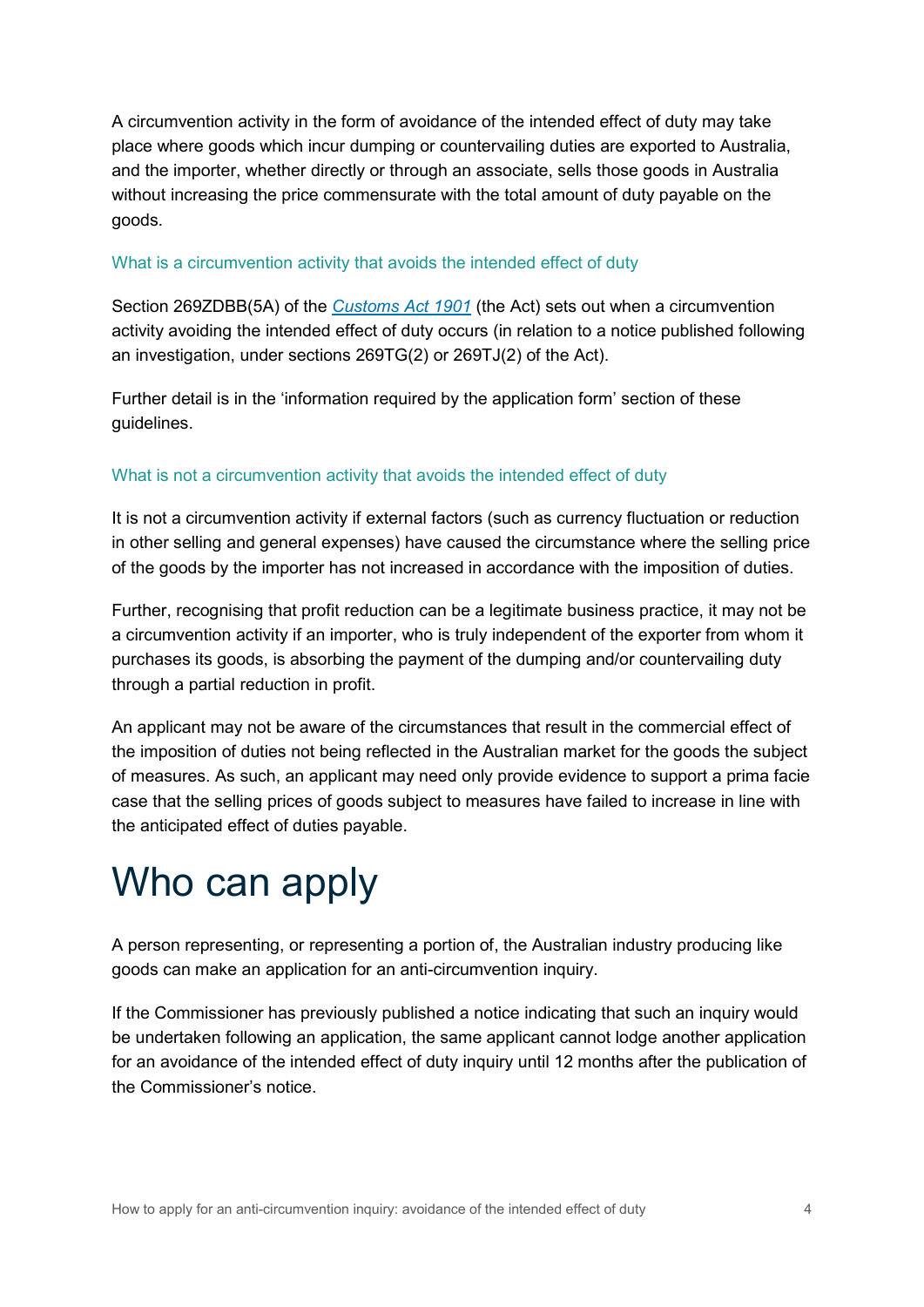# How to apply

You must use the approved application form (Form B1257 available on the Commission's website). You must lodge the application form, together with the supporting evidence, in an approved manner.

The preferred method of lodging an application is to email applications to clientsupport@adcommission.gov.au.

Please include all supporting evidence with your application. If file sizes are too large to email, please contact the Commission to arrange a secure file transfer.

Alternatively, you can post or fax completed applications to the Commission. Refer to contact details.

You must provide a non-confidential version of the application, including supporting evidence.

# Information required by the application form

An application must include a description of the:

- kind of goods that are the subject of the notice
- notice the subject of the application
- circumvention activity in relation to the notice that the applicant considers have occurred
- alterations to the notice that the applicant considers should be made.

An application alleging the avoidance of the intended effect of duty must **not** include any other kind of circumvention activity.<sup>1</sup> A separate application form (Form B1236) and related guidelines exist for the other circumvention activities prescribed in the Act.

### Supporting evidence

The application form requires you to provide a statement setting out the reasons for alleging the circumvention activity is occurring, supported by relevant evidence. You should make sure your responses are as accurate and as comprehensive as possible. Simply asserting that circumvention activity has occurred is not sufficient.

<sup>1</sup> Section 269ZDBD(2A)

How to apply for an anti-circumvention inquiry: avoidance of the intended effect of duty 5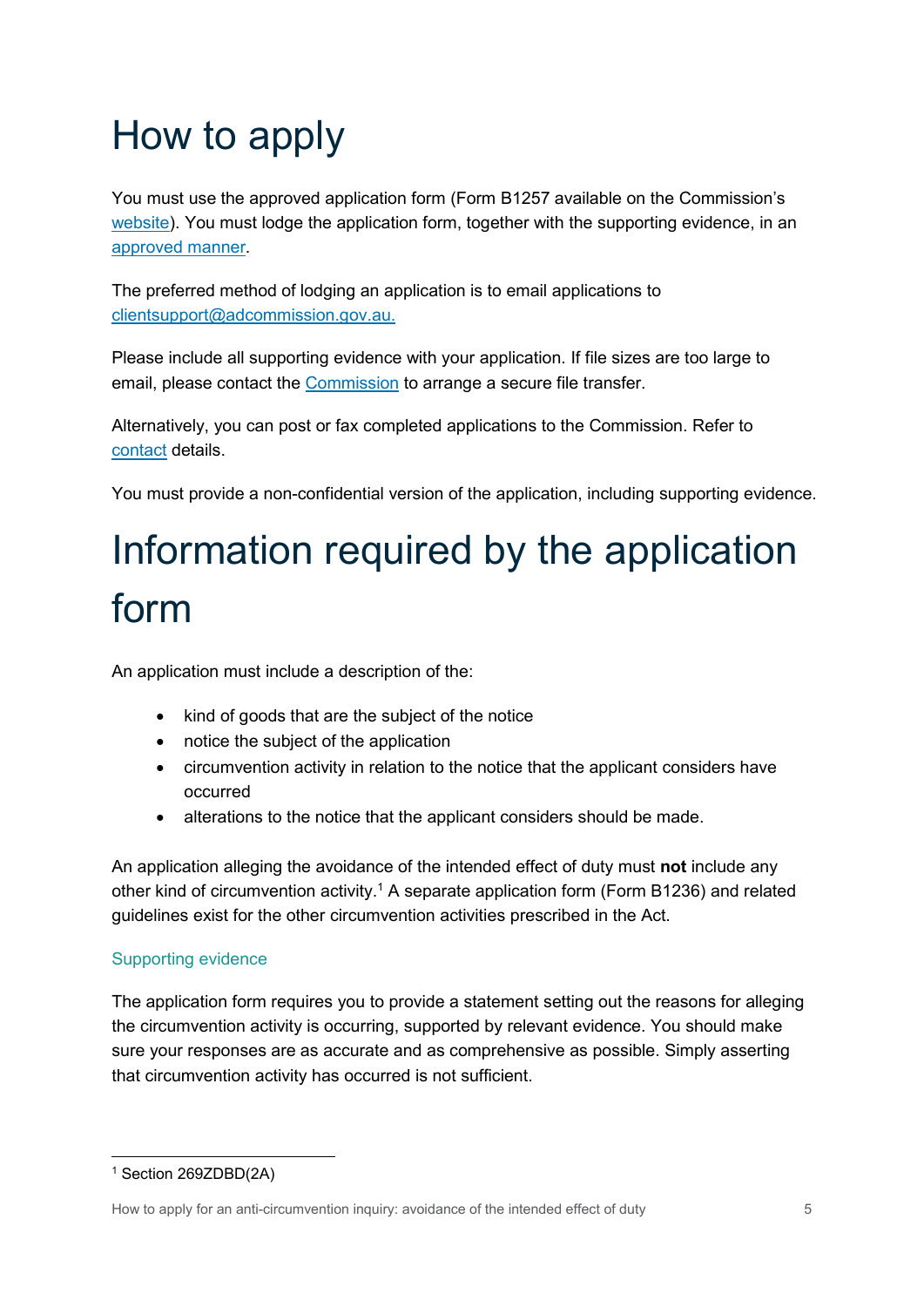Relevant evidence is required to support your claims that avoidance of the intended effect of duty circumvention activity has occurred.

Relevant evidence may include quotes/price lists to customers of importers that, over a reasonable period, show that prices have not increased commensurate with the imposition of duties. Other relevant evidence may include market intelligence (not just assertions), commercial documentation (including sales negotiation evidence, quotes, invoices, manufacturing certificates, Bills of Lading) obtained from exporters and importers (and assemblers).

The Commissioner must reject your application if not satisfied that the application contains all the required information, as outlined above, or if there does not appear to be reasonable grounds for your assertions.

### Guidance to Question 6

Question 6 requires a detailed statement regarding the circumvention activity that you consider has occurred and which is resulting in avoidance of the intended effect of duty in relation to the notice.

Avoidance of the intended effect of duty occurs if the following apply:

- a) goods (the circumvention goods) are exported to Australia from a foreign country in respect of which the notice applies;
- b) the exporter is an exporter in respect of which the notice applies;
- c) either or both of sections 8 or 10 of the Dumping Duty Act, as the case requires, apply to the export of the circumvention goods to Australia;
- d) the importer of the circumvention goods, whether directly or through an associate or associates, sells those goods in Australia without increasing the price commensurate with the total amount payable<sup>2</sup> on the circumvention goods under the Dumping Duty Act;
- e) the above circumstances occur over a reasonable period.

In the usual course of trade, the price of dumped goods increases in the Australian marketplace when anti-dumping duty is collected at the border. The additional dumping or countervailing duty paid by the importer for the goods is generally passed on to the client or consumer in the form of increased prices in the Australian market.

Avoidance of the intended effect of duty circumvention activity captures circumstances where dumping and/or countervailing duty is being paid, but there is little or no effect, over a reasonable period, on the price at which the goods are sold. For example, the price of the goods has not increased in line with the duty payable.

 $^2$  Amount payable refers to final duties and may be subject to the completion of any duty assessment of interim duties.

How to apply for an anti-circumvention inquiry: avoidance of the intended effect of duty 6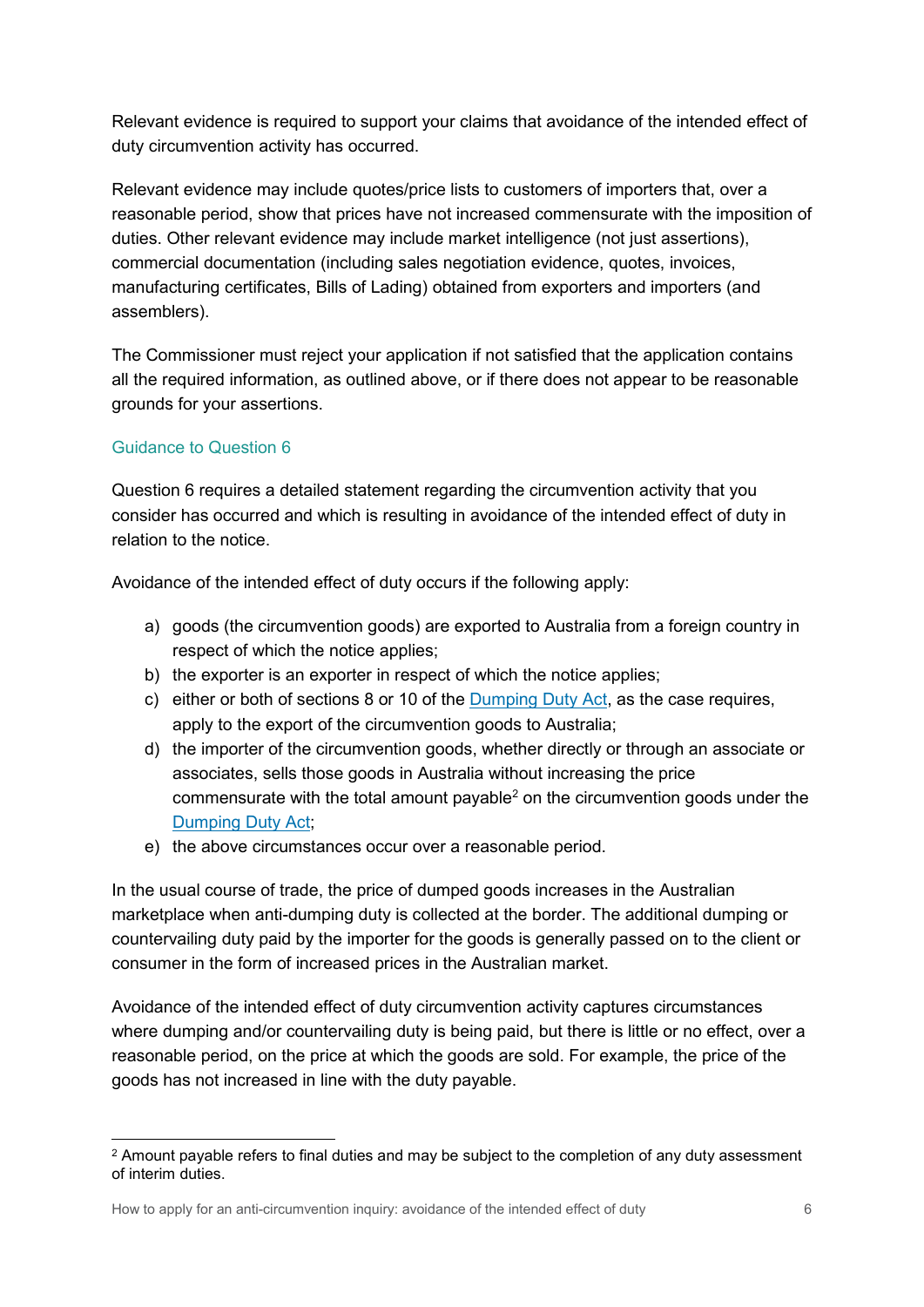Example 1 below illustrates this type of circumvention activity.

Example 1



In Example 1, there is a dumping and/or countervailing duty notice in relation to widgets exported from Country A to Australia. An exporter in Country A is undertaking the circumvention activity. The Australian importer – or their associate – is likely to be aware of the circumvention activity as it is benefitting from financial compensation offered by the exporter for continuing to sell the circumvention goods at a price which would not recover the cost of the payment of dumping duty.

This type of activity would be considered 'sales at a loss' (and fall within the description of the circumvention activity). In these circumstances, the Minister may consider it is reasonable to alter the notice as it applies to that exporter to adjust the export price to reflect the compensation arrangement between the exporter and importer.

In contrast to Example 1, it would generally not be avoidance of the intended effect of duty if the importer had reduced its profit margin on the sale of widgets without a compensatory arrangement with the exporter. This may be considered a legitimate business decision on behalf of the importer.

A further example of the circumvention activity might be where an importer is selling the goods subject to measures at a loss, without any compensation from the exporter, because it is selling those goods in conjunction (i.e. bundled with) other goods in the transaction which are sold at a profit. This may be considered as avoidance of the intended effect of duty.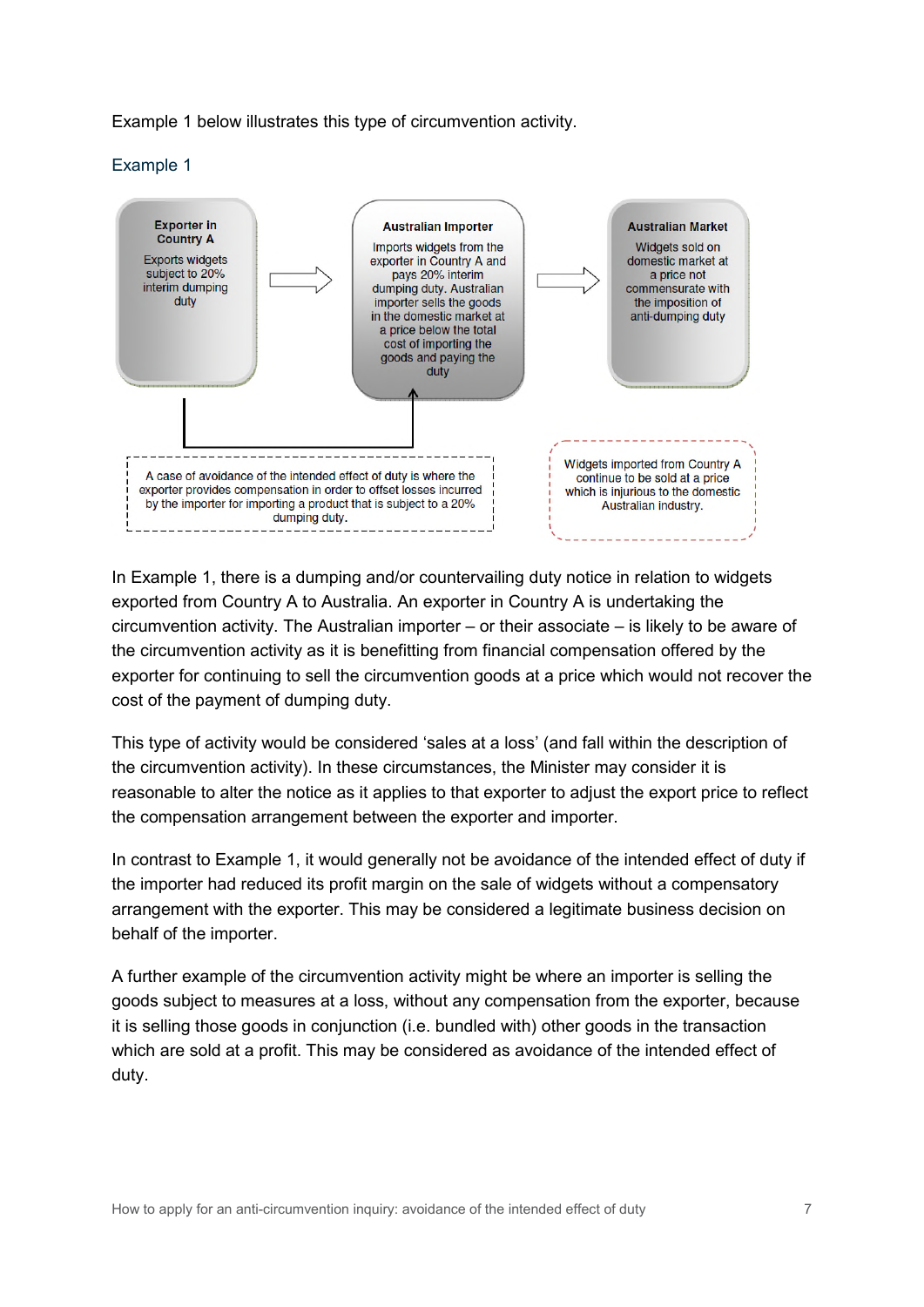### Reasonable period

A key aspect of the circumvention activity is that it must occur over "a reasonable period". This reflects that there will likely be a period of adjustment in the market to account for the imposition of duties (which, in practical terms, represents an additional cost to the importer). In the period following the imposition of measures, an importer may continue to sell at a price not reflective of the payment of duties as the importer may be drawing down on stocks purchased and entered prior to the imposition of duties, or the importer may be locked into contractual obligations preventing the increase of prices for a certain period. What is a "reasonable period" will vary depending on the type of goods subject to measures and the selling arrangements in respect of those goods.

An application should address this element of "reasonable period" to explain why the selling prices of goods should be expected to have adjusted to account for the duties paid. Relevant assertions would generally detail the structure and operation of the market and the selling arrangements under which the goods are commonly sold. Generally, the Commission will not consider a period of less than three months to be a reasonable period.

### Guidance to Question 7

Question 7 requires a description of the alterations to the notice that you consider should be made.

Section 269ZDBH(2) of the Act outlines the kinds of alterations that may be made to the notice by the Minister including the specification of:

- different goods that are to be the subject of the notice
- different foreign countries that are to be the subject of the notice
- different exporters that are to be the subject of the notice
- different variable factors in respect of existing exporters subject of the notice
- variable factors in relation to the different exporters that are to be the subject of the notice.

The most relevant alteration in respect of the circumvention activity relating to the avoidance of the intended effect of the duty is the specification of variable factors different to those which form the basis for the notice. Variable factors are export price, normal value, noninjurious price and the countervailable subsidy in respect of the goods (as relevant).

In relation to Example 1 above, a possible outcome would be to specify a different variable factor (export price) in respect of the exporter to account for the fact that a compensatory arrangement was in operation which affected the export price otherwise shown on the commercial documentation relating to the importation of the goods.

Where relevant, the Commissioner will recommend to the Minister the most appropriate alteration to the notice, and will have regard to the application in making that decision.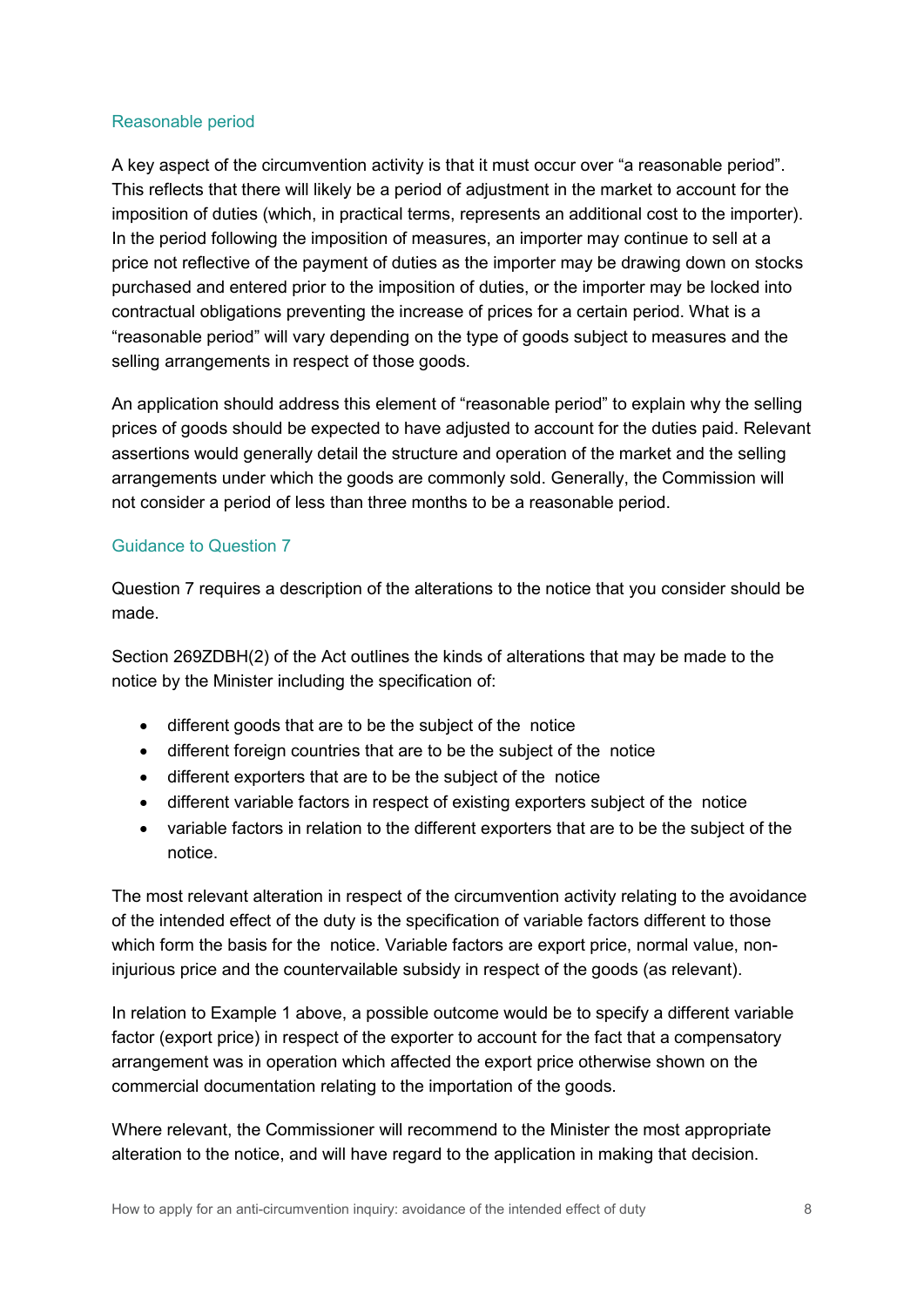# The inquiry process

### The Act

The anti-circumvention inquiry process is prescribed in Division 5A, Part XVB of the Act.

### Public record

The Commission maintains a public record for all anti-circumvention inquiries. A nonconfidential version of the application, non-confidential submissions and all relevant correspondence will be included on the public record.

### Consideration of application

The Commissioner must decide whether or not to reject the application within 20 days of lodgement of an application. The Commissioner must reject the application if not satisfied that:

- $\bullet$  the requirements for an application have been met;<sup>3</sup> and/or
- there appear to be reasonable grounds for asserting that one or more circumvention activities in relation to the notice have occurred.

The applicant will be notified of the Commissioner's decision. If the Commissioner does not reject the application, a notice must be published indicating that an inquiry is to be conducted.

### **Submissions**

Submissions in relation to an inquiry must be received within 37 days of the date of publication of the initiation notice. The Commissioner is not obliged to have regard to a submission received after the deadline, if to do so would prevent the timely preparation of the final report to the Minister.

Interested parties must prepare non-confidential versions of submissions for placement on the public record. Information on preparing a submission is available on the Commission's website.

### Verification of information

The Commission may conduct on-site visits to verify information submitted by interested parties. Where on-site visits do not occur, desk audits may also be completed.

<sup>3</sup> Section 269ZDBD of the Act.

How to apply for an anti-circumvention inquiry: avoidance of the intended effect of duty 9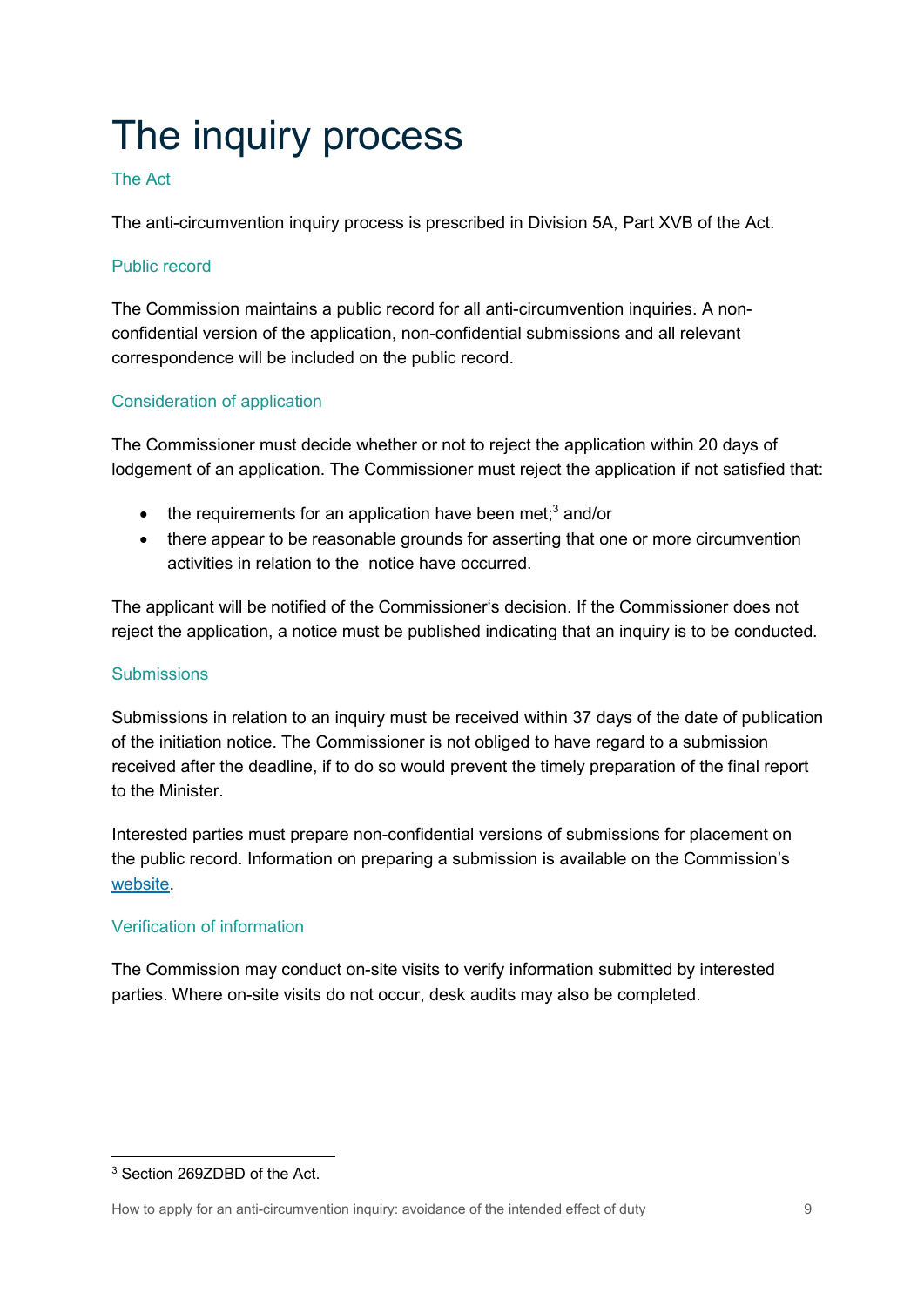### **Termination**

The Commissioner may terminate the inquiry if satisfied that no circumvention activity in relation to the notice has occurred. The Commissioner must give public notice of a decision to terminate an inquiry.

### Report on anti-circumvention inquiry

The Commissioner must give the Minister a report within 100 days recommending whether the notice should be altered, and if so, the alterations to be made. This timeframe can be extended.

Unlike the inquiry process relating to other forms of circumvention activities, an inquiry concerning the alleged avoidance of the intended effect of duty does not require the Commissioner to publish a statement of essential facts during the inquiry process.

The report must include a statement of the Commissioner's reasons for any recommendation contained in the report that:

- sets out the material findings of fact on which that recommendation is based; and
- provides particulars of the evidence relied on to support those findings.

#### Minister's powers

The Minister must, within 30 days of receiving the report, declare whether the notice should be altered, and if so, the alterations to be made. Notice of this decision will be published on the public record. If the Minister considers special circumstances exist, a longer period may be taken to make the declaration.

### Rights of review

The Minister's decision to alter or not alter the notice is reviewable by the Anti-Dumping Review Panel. An interested party<sup>4</sup> can apply for a review within 30 days from the publication of the Minister's decision.

An applicant may also apply for a review of the Commissioner's decision to terminate an anti-circumvention inquiry, within 30 days of receiving notice of the termination. Parties may also be able to apply for review of the decision by the Federal Court of Australia.

<sup>4</sup> As defined under section 269T(1) of the Act.

How to apply for an anti-circumvention inquiry: avoidance of the intended effect of duty 10